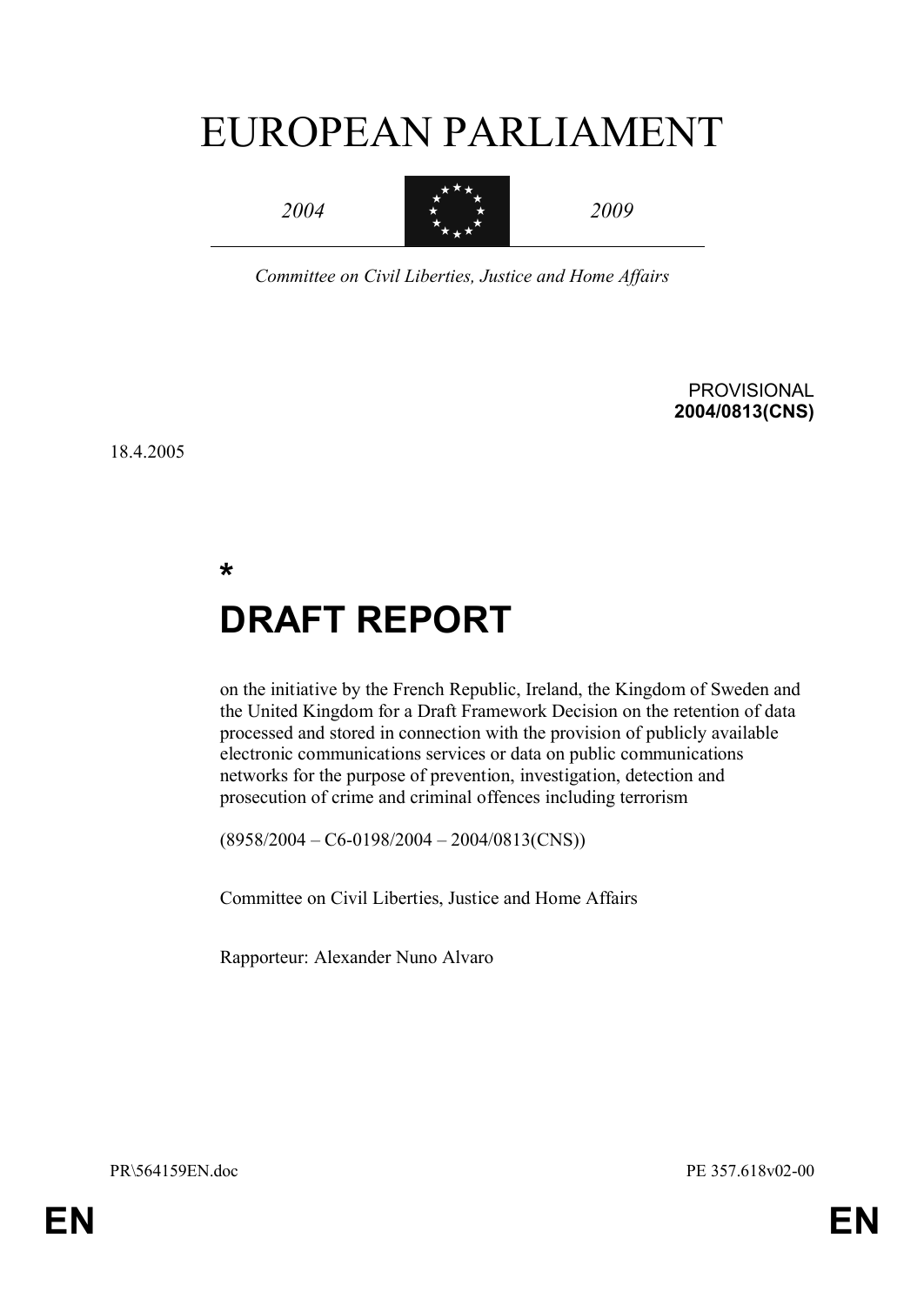| <b>Symbols for procedures</b> |                                                                   |  |
|-------------------------------|-------------------------------------------------------------------|--|
| $\ast$                        | Consultation procedure                                            |  |
|                               | majority of the votes cast                                        |  |
| **⊺                           | Cooperation procedure (first reading)                             |  |
|                               | majority of the votes cast                                        |  |
| ∗∗∏                           | Cooperation procedure (second reading)                            |  |
|                               | majority of the votes cast, to approve the common position        |  |
|                               | majority of Parliament's component Members, to reject or amend    |  |
|                               | the common position                                               |  |
| ***                           | Assent procedure                                                  |  |
|                               | majority of Parliament's component Members except in cases        |  |
|                               | covered by Articles 105, 107, 161 and 300 of the EC Treaty and    |  |
|                               | Article 7 of the EU Treaty                                        |  |
| ***]                          | Codecision procedure (first reading)                              |  |
|                               | majority of the votes cast                                        |  |
| $***$ <sup>11</sup>           | Codecision procedure (second reading)                             |  |
|                               | majority of the votes cast, to approve the common position        |  |
|                               | majority of Parliament's component Members, to reject or amend    |  |
|                               | the common position                                               |  |
| ***∐∐                         | Codecision procedure (third reading)                              |  |
|                               | majority of the votes cast, to approve the joint text             |  |
|                               | (The type of procedure depends on the legal basis proposed by the |  |
| Commission)                   |                                                                   |  |
|                               |                                                                   |  |
|                               |                                                                   |  |
|                               |                                                                   |  |
|                               |                                                                   |  |
|                               |                                                                   |  |

## *Amendments to a legislative text*

In amendments by Parliament, amended text is highlighted in *bold italics*. Highlighting in *normal italics* is an indication for the relevant departments showing parts of the legislative text for which a correction is proposed, to assist preparation of the final text (for instance, obvious errors or omissions in a given language version). These suggested corrections are subject to the agreement of the departments concerned.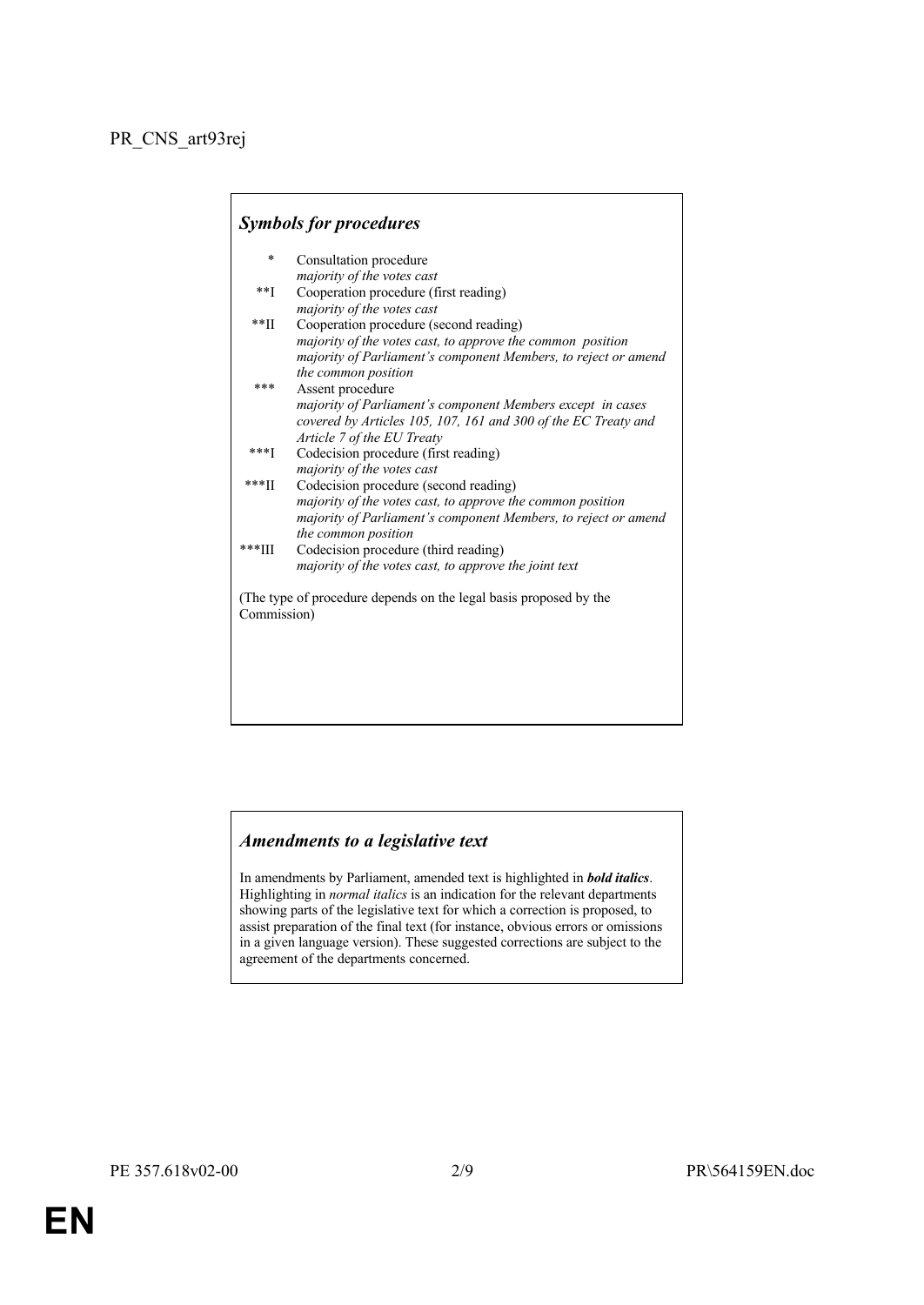## **CONTENTS**

| Page |
|------|
|      |
|      |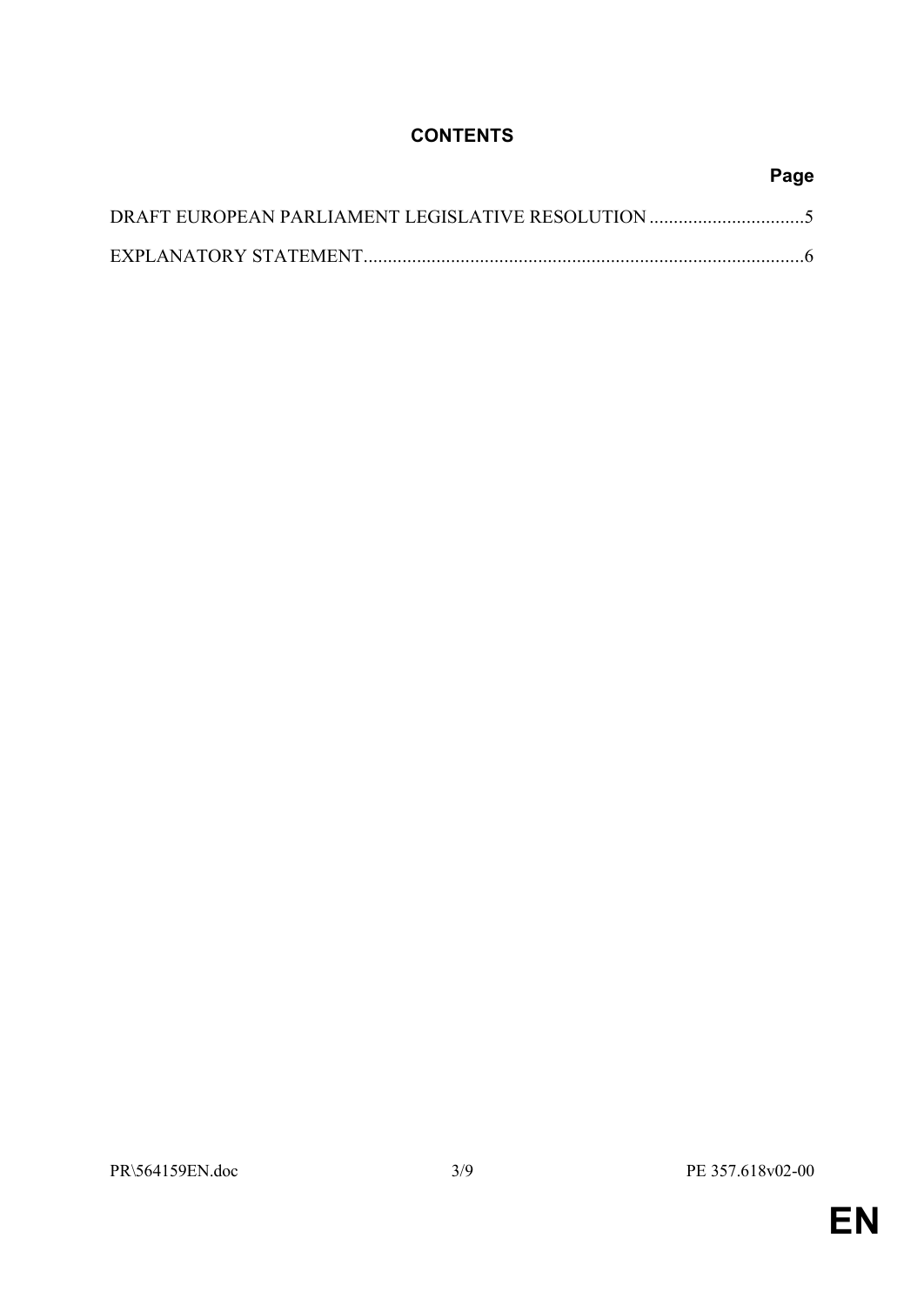PE 357.618v02-00 4/9 PR\564159EN.doc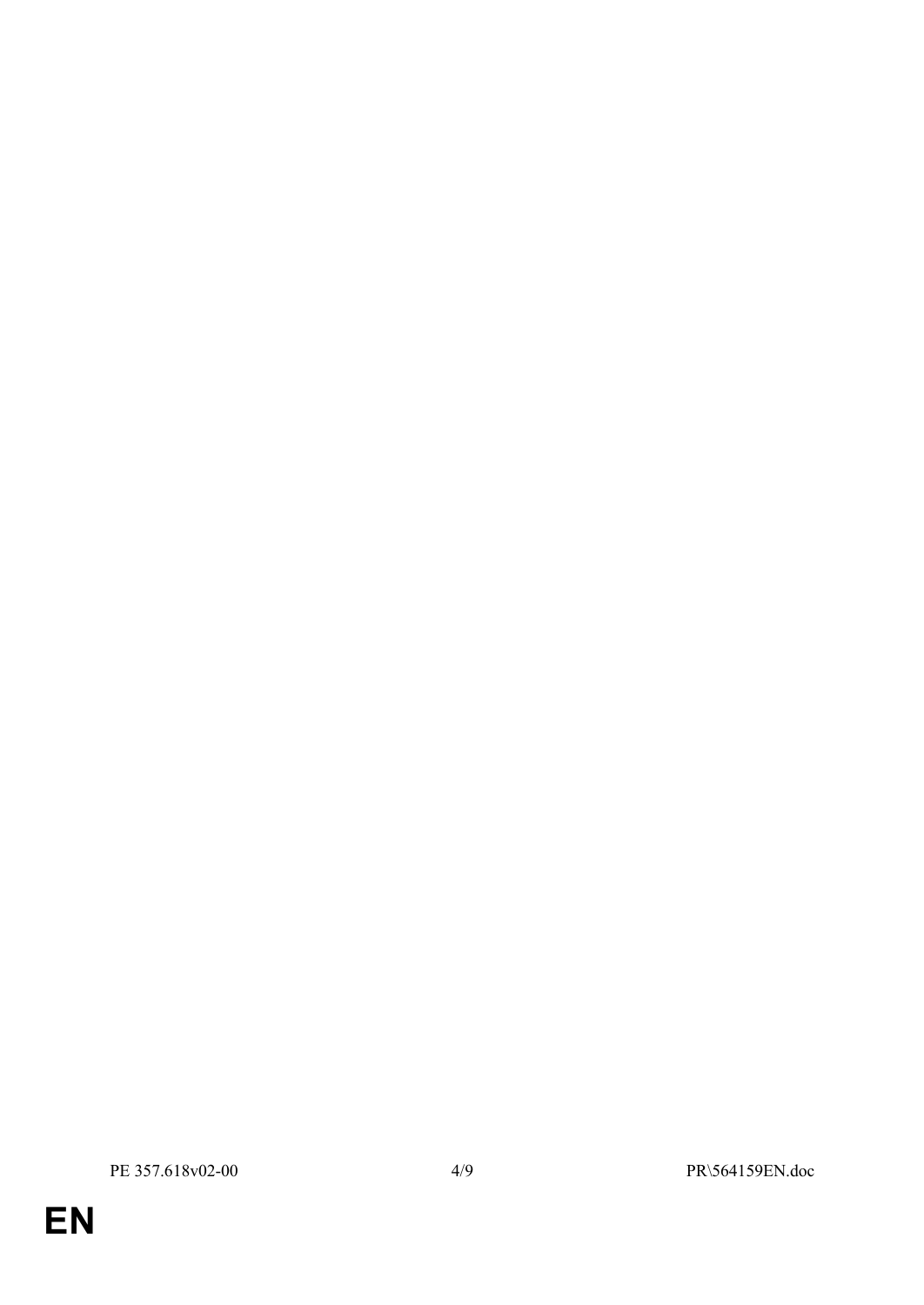## **DRAFT EUROPEAN PARLIAMENT LEGISLATIVE RESOLUTION**

**on the initiative by the French Republic, Ireland, the Kingdom of Sweden and the United Kingdom for a Draft Framework Decision on the retention of data processed and stored in connection with the provision of publicly available electronic communications services or data on public communications networks for the purpose of prevention, investigation, detection and prosecution of crime and criminal offences including terrorism** 

## **(8958/2004 – C6-0198/2004 – 2004/0813(CNS))**

## **(Consultation procedure)**

### *The European Parliament*,

- having regard to the initiative by the French Republic, Ireland, the Kingdom of Sweden and the United Kingdom  $(8958/2004)^1$ ,
- having regard to Article 34(2)(b) of the EU Treaty,
- having regard to Article 39(1) of the EU Treaty, pursuant to which the Council consulted Parliament (C6-0198/2004),
- having regard to the opinion of the Committee on Legal Affairs on the proposed legal basis,
- having regard to Rules 93, 51 and 35 of its Rules of Procedure,
- having regard to the report of the Committee on Civil Liberties, Justice and Home Affairs and the opinion of the Committee on Industry, Research and Energy(A6-0000/2005),
- 1. Rejects the initiative by the French Republic, Ireland, the Kingdom of Sweden and the United Kingdom;
- 2. Calls on the French Republic, Ireland, the Kingdom of Sweden and the United Kingdom to withdraw their initiative;
- 3. Instructs its President to forward its position to the Council and Commission, and the governments of the French Republic, Ireland, the Kingdom of Sweden and the United Kingdom.

 $<sup>1</sup>$  Not yet published in OJ.</sup>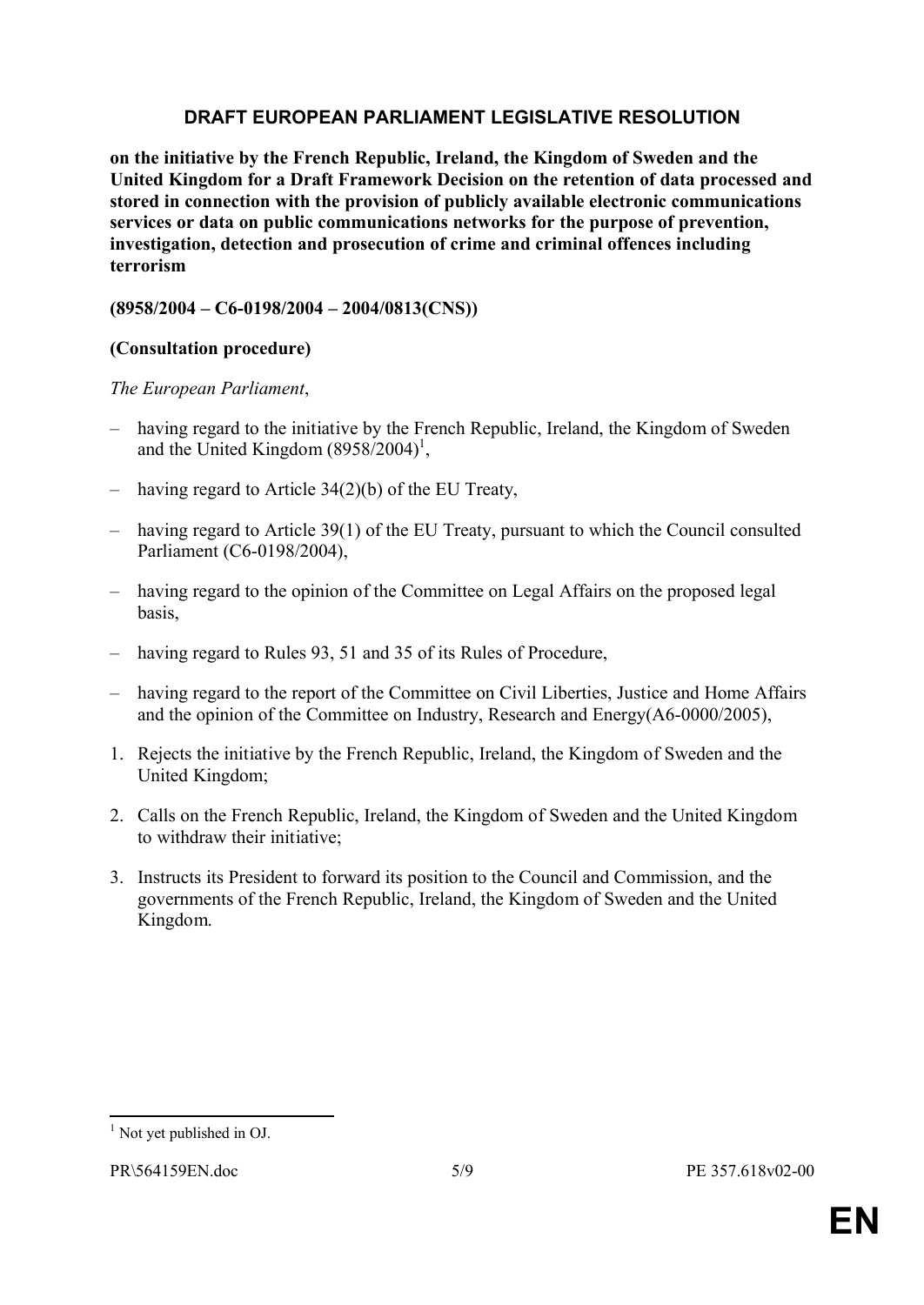## **EXPLANATORY STATEMENT**

## **I. Aim of the proposal**

At the Justice and Home Affairs Council of 29 and 30 April 2004, France, the United Kingdom, Ireland and Sweden submitted a joint proposal<sup>1</sup> for a framework decision on the retention of communications data. The background to the initiative was a declaration on combating terrorism<sup>2</sup> adopted by the European Council on 25 March 2004, in which the Council was instructed to examine measures for establishing rules on the retention of communications traffic data by service providers.

The aim of the proposal is to facilitate judicial cooperation in criminal matters by approximating Member States' legislation on the retention of data processed and stored by providers of a publicly available electronic communications service for the purpose of prevention, investigation, detection and prosecution of crime or criminal offences including terrorism.

This would cover traffic and location data, including subscriber and user data, generated by telephony, Short Message Services and Internet protocols, including e-mails, but would not apply to the content of the information communicated. The proposal provides for data to be retained in principle for a minimum of 12 and a maximum of 36 months. In the case of the latter two communication methods, the Member States may decide to derogate from the stipulated retention period. When requesting mutual legal assistance, Member States would be able to gain access to data stored in other Member States. The proposal contains no reimbursement rules for costs incurred.

### **II. Assessment of the proposal**

There are sizeable doubts concerning the choice of legal basis and the proportionality of the measures. It is also possible that the proposal contravenes Article 8 of the European Convention on Human Rights.

## **1. Legal basis**

The legal basis chosen by the Council does not, in the rapporteur's opinion, tally with European legislation. Instead, the proposal consists of various measures that come under both the third and the first pillars of the Union.

The Council, making use of its sole legislative power in accordance with Title VI of the Treaty on European Union (TEU), cites Article 31(1)(c) in conjunction with Article 34(2)(b) TEU.

The rapporteur, however, takes the view that the proposed measures affect two separate areas. On the one hand, the Council's proposal attempts inter alia to establish the obligation for service providers to retain data, the definition of data and the retention period, all of which

 $1$  Council document 8958/04 of 28 April 2004.

 $^{2}$  Council document 7764/04 of 28 March 2004.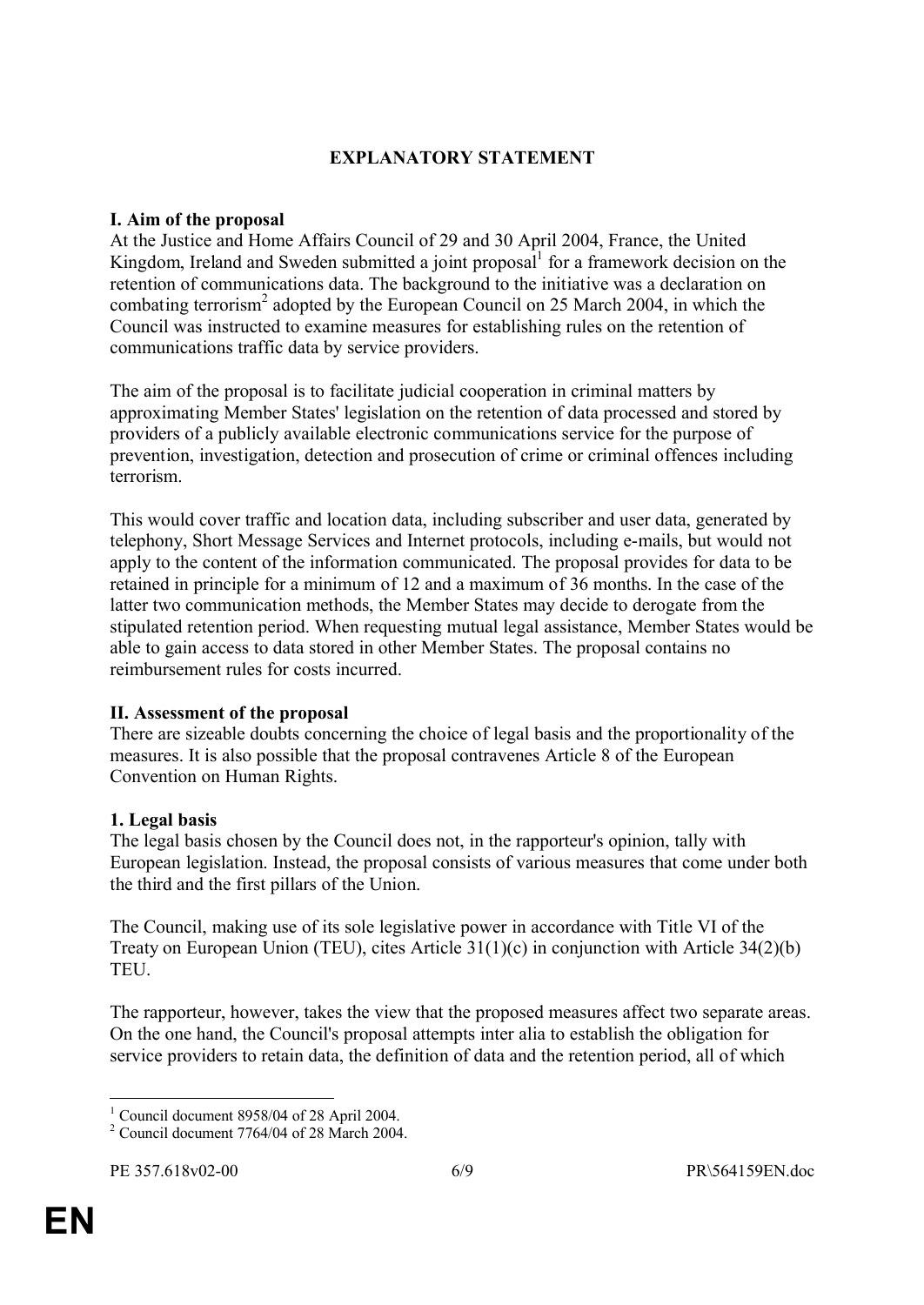comes under the area of Community law. On the other hand, the proposal mentions access to and the exchange of data stored in the Member States, which is classed as common action in the area of judicial cooperation in criminal matters, meaning it comes under the third pillar.

Community legislation on the obligations of service providers already exists. The data in question is covered by Articles 1 and 2 of Directive 95/46/EC of 24 October 1995. The directive addresses the general obligations of Member States to guarantee the protection of the right to privacy of natural persons with respect to the processing of personal data. Furthermore, Directive 2002/58/EC of 12 July 2002 contains specific provisions on the processing of personal data and protection of the right to privacy in electronic communication. The principle behind both these directives is that the stored data is to be deleted once its retention is longer justifiable. Article 15 of Directive 2002/58/EC allows Member States to retain data in exceptional circumstances, provided that this constitutes a necessary, appropriate and proportionate measure to tackle crime. In the course of the negotiations on the Directive on privacy and electronic communications, the Member States were unable to agree on a retention period and no provisions were laid down in this regard.

The legal basis chosen by the Council is, therefore, contrary to Article 47 TEU, which states that the TEU should make no changes to the Treaties establishing the European Communities (TEC). According to this article, no provision of the TEU may affect those of the TEC. In this case, the failure to observe the existing legislative framework constitutes a contravention of the above. For this reason, service providers' obligation to retain data, the definition of the data to be retained and the retention period fall under the scope of the TEC.

The measures proposed must logically have the same legal basis as the existing legislation. Article 95 TEC, which provides for the codecision procedure, should, therefore, again be used as a basis.

This viewpoint is backed by the European Parliament's Committee on Legal Affairs. The rapporteur was also informed that both the Commission's and the Council's Legal Service agree with this legal interpretation.

### **2. Proportionality of the measure**

The rapporteur also has doubts as to the proportionality of the individual measures. The ends do not justify the means, as the measures are neither appropriate nor necessary and are unreasonably harsh towards those concerned.

Given the volume of data to be retained, particularly Internet data, it is unlikely that an appropriate analysis of the data will be at all possible.

Individuals involved in organised crime and terrorism will easily find a way to prevent their data from being traced. Possible ways of doing so include using 'front men' to buy telephone cards or switching between mobile phones from foreign providers, using public telephones, changing the IP or e-mail address when using an e-mail service or simply using Internet service providers outside Europe not subject to data retention obligations.

If all the traffic data covered by the proposal did indeed have to be stored, the network of a large Internet provider would, even at today's traffic levels, accumulate a data volume of

PR\564159EN.doc 7/9 PE 357.618v02-00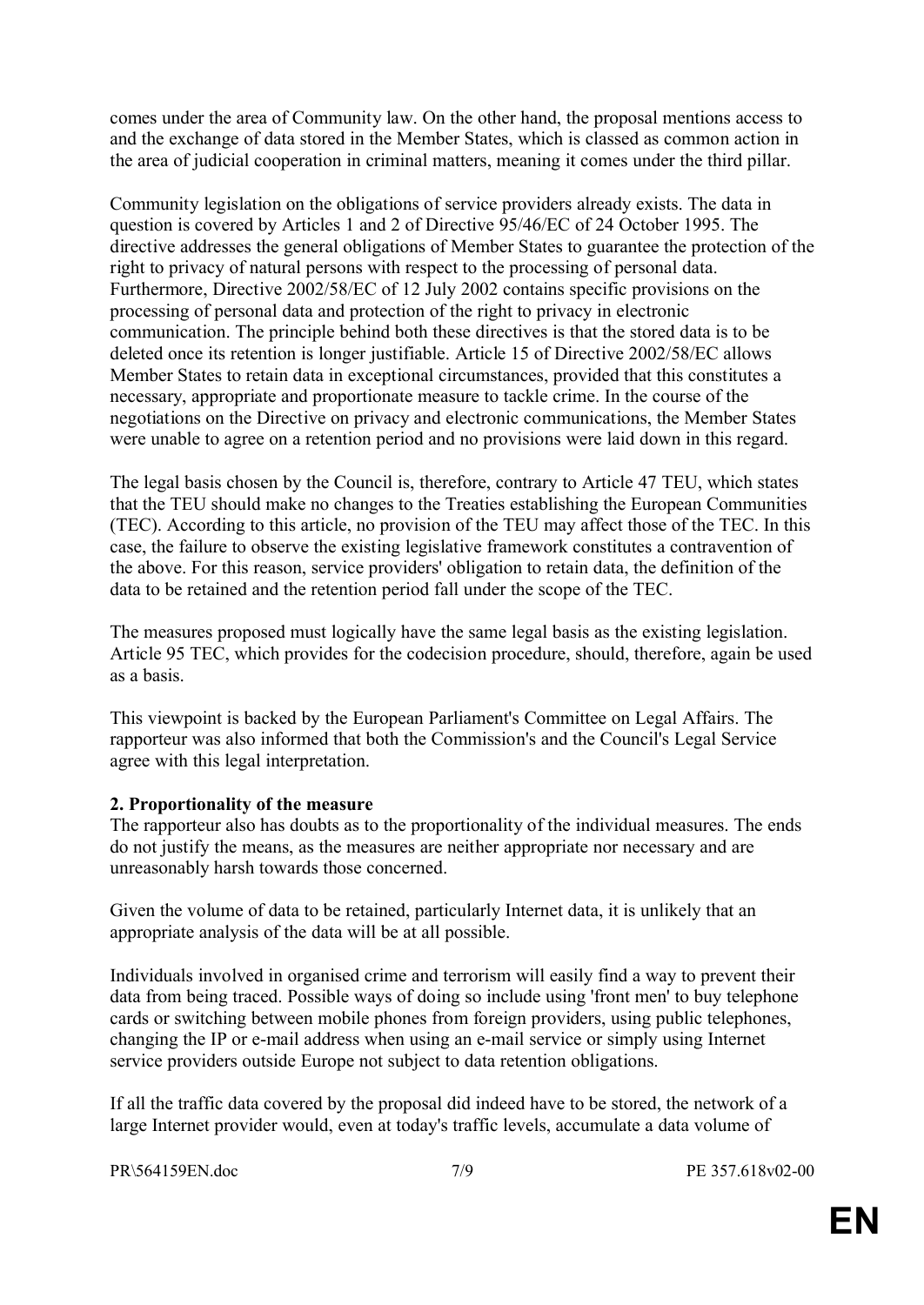20 - 40 000 terabytes. This is the equivalent of roughly four million kilometres' worth of full files, which, in turn, is equivalent to 10 stacks of files each reaching from Earth to the moon. With a data volume this huge, one search using existing technology, without additional investment, would take 50 to 100 years. The rapid availability of the data required seems, therefore, to be in doubt.

In comparison with the present proposal for 'blanket' data retention, storage for a specific purpose, a model laid down inter alia by the Council of Europe's Convention on Cybercrime<sup>1</sup>, could be a suitable and milder option.

Looking at the Council's reasons for rejecting this alternative<sup>2</sup>, the question arises as to the extent to which the proposed data retention arrangements are compatible with the principle of presumption of innocence.

The proposal also fails to address the possible strains on those concerned. Aside from the infringement of the protection of personal data of individuals, there is a danger that enormous burdens would be placed on the European telecommunications industry, particularly on small and medium-sized telecom companies.

Costs would result primarily from:

- technical changes to systems for data generation and storage,
- changes to firms' in-house processes for secure data archiving, and
- the processing and analysis of security authorities' inquiries.

According to estimates by a variety of large firms in the Member States, this would require investment in traditional circuit-switched telephony amounting to around EUR 180m a year for each firm, with annual operating costs of up to EUR 50m. In the case of small and medium-sized businesses, their ability to operate would no doubt be in jeopardy. According to estimates, the Internet-related burden would exceed that within traditional circuit-switched telephony many times over. For this reason, the Article 36 Committee proposes that only the data currently accumulated should be covered<sup>3</sup>.

The Council's proposal contains no Europe-wide harmonised arrangements for spreading the cost burden it would create. Distortions of competition would arise that could jeopardise competition structures that are viable in the long term, thereby preventing the completion of a single European internal market.

### **3. Compatibility with Article 8 of the European Convention on Human Rights**

The proposal is also incompatible with Article 8 of the European Convention on Human Rights.

<sup>&</sup>lt;sup>1</sup> ETS No 185, 8 November 2001; the Convention has not yet been transposed in all the Member States.

<sup>&</sup>lt;sup>2</sup> Council document 8958/04 ADD 1. The explanatory note on the framework decision on data retention simply states that storage for a specified purpose 'will never aid in the investigation of a person who is not already suspected of involvement with a criminal or terrorist organisation'. It 'is therefore not sufficient to meet the needs of the security, intelligence and law enforcement agencies in the fight against modern criminals including terrorists.'

<sup>&</sup>lt;sup>3</sup> Council document 15098/04 of 23 November 2004.